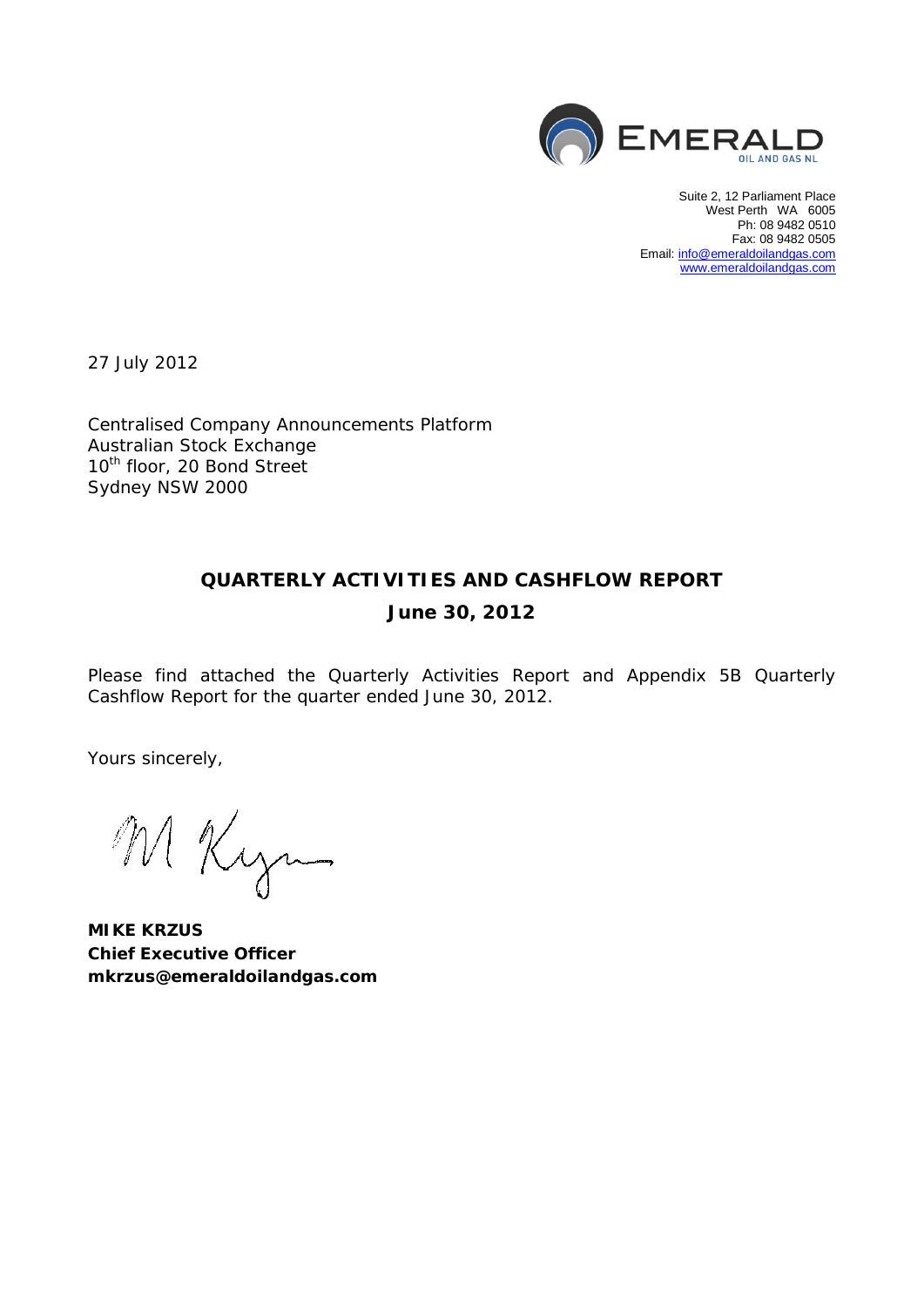

# **ASX Release**

## **27 July 2012**

**EMERALD OIL & GAS NL** Suite 2, 12 Parliament Place West Perth WA 6005 Tel: +61 8 9482 0510 Fax: +61 8 9482 0505

Contact:

**MIKE KRZUS** Managing Director *[mkrzus@emeraldoilandgas.com](mailto:mkrzus@emeraldoilandgas.com)*

## **MORGAN BARRON**

Company Secretary *mbarron@emeraldoilandgas.com*

**E-MAIL:** *info@emeraldoilandgas.com*

**WEBSITE:** *[www.emeraldoilandgas.com](http://www.emeraldoilandgas.com/)*

#### **Directors/Officers:**

Jeremy Shervington – Non Exec Chairman Mike Krzus – Managing Director McAndrew Rudisill – Non Exec Director Nathan Featherby – Non Exec Director

## **Issued Capital (27 Jul 12):**

943,639,916 Shares (EMR) 78,744,568 Listed options (EMRO) 172,600,000 Unlisted options

**Market Capitalisation (27 July 12):** Undiluted  $~514m$  (@ 1.5 cents)

**Cash on hand (30 June 12)**  $~50.6m$ 

**ASX Codes:** EMR, EMRO

## **QUARTERLY ACTIVITIES REPORT FOR THREE MONTHS ENDED 30 June 2012**

# **Highlights**

## **USA**

- *Williston Basin, North Dakota*
	- **Second non-operated Bakken well successfully drilled, completed and producing, with first Emerald operated well planned for late 2012.**
- *Green River Basin, Colorado/Wyoming*
	- **Additional 5,360 net lease acres acquired in the Sandwash Basin Niobrara Shale oil play (Green River Basin), located in Colorado**
	- **Multi-zone fracture stimulation treatments in existing wellbores planned to commence in July**

## **CORPORATE**

- **Emerald's wholly owned US subsidiary Emerald Oil Inc. acquired by Voyager Oil & Gas Inc., a US publicly listed company, for approximately 20% of the shares of the combined company, with \$2.5m cash to be returned to Emerald under pre-existing arrangement**
- **John Hannaford resigns as Director**
- **Existing credit facility increased by \$5m with term extended to November, 44,849,635 shares issued as consideration**
- **Short term loans of \$620,000 secured for general working capital**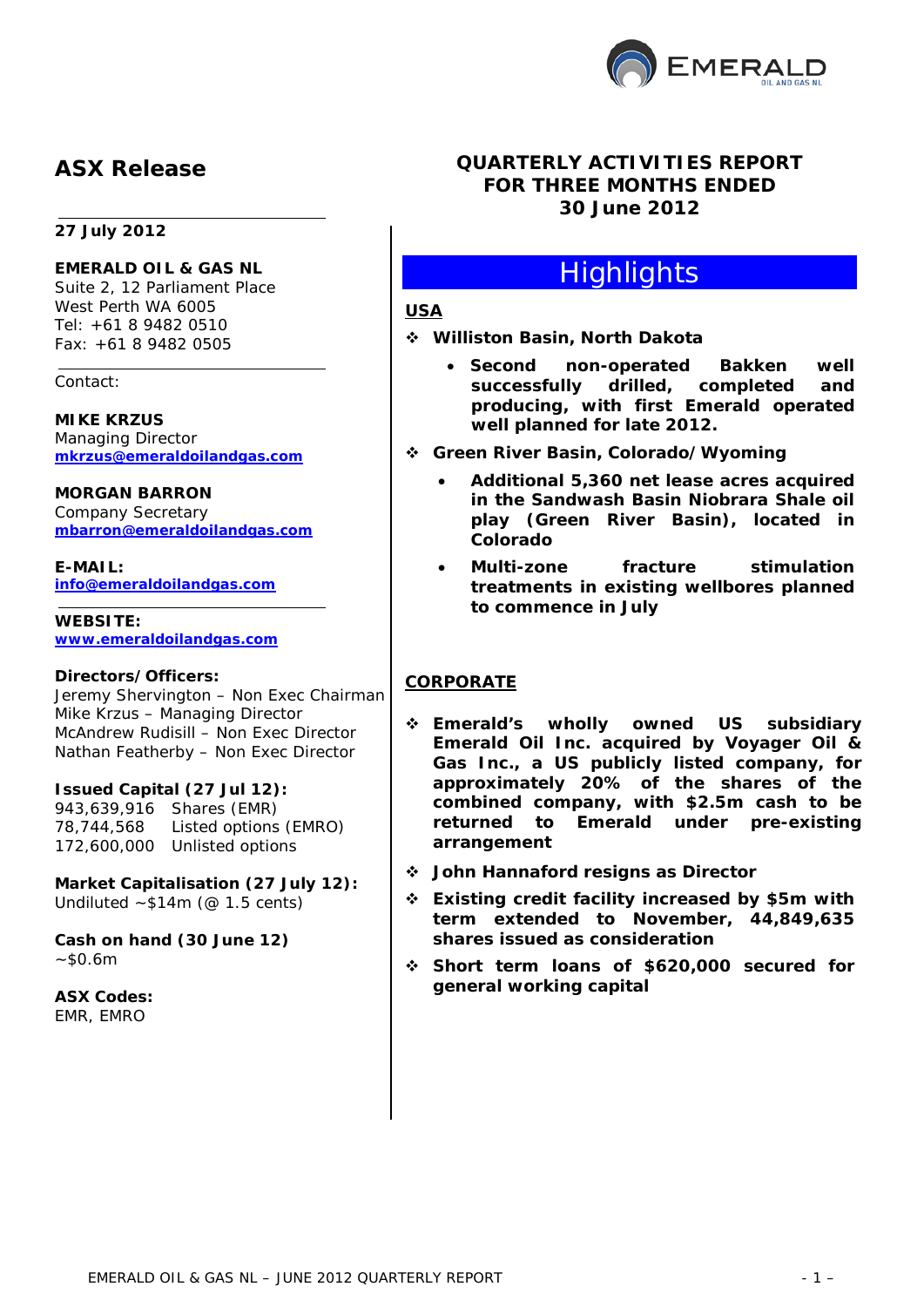# USA Projects

**Voyager Transaction - Acquisition of Emerald's Shale Oil Assets by Voyager Oil and Gas Inc**

*(Emerald 19.9% Ownership interest in US listed Combined Entity renamed Emerald Oil Inc)*

## **Highlights:**

- **Emerald's wholly owned US subsidiary Emerald Oil Inc. acquired by Voyager Oil & Gas Inc., a US publicly listed company, for approximately 20% of the combined company, with \$2.5m cash to be returned to Emerald under a preexisting arrangement**
- **Mike Krzus and McAndrew Rudisill will remain Emerald directors and will serve as CEO and President, respectively, in the Combined Entity**
- **Emerald's value underpinned and downside risks managed with the 20% holding in the combined company, Emerald's forward strategy is to use its access to US shale oil and gas deal flow to identify and secure the Company's next investment opportunity**

#### **Voyager Transaction**

On July 11, 2012 the Company announced it had reached agreement with Voyager Oil & Gas Inc. (NYSE MKT:VOG) ("Voyager"), a publicly listed company in the United States, to acquire Emerald Oil Inc. ("Emerald US"), the Company's wholly owned subsidiary, which holds its US shale oil assets. The transaction closed on 26 July, 2012.

In this transaction, the Company exchanged its 100% interest in Emerald US for 19.9% of the combined entity, which will be re-named Emerald Oil Inc. (the "Combined Entity"). The Combined Entity will retain Voyager's listing on the NYSE AMEX.

#### **Emerald post transaction**

Emerald exchanged its direct interests in two US shale assets for a substantial ownership interest in a larger, US listed company with a much deeper and more diverse shale oil portfolio. Voyager has over 900 BOE/d in production currently and substantial audited oil and gas reserves. This hard underpinning of cash flow and reserves provides a valuation foundation upon which a large Rocky Mountain focused oil producer can be built.

The scale, quality and diversity of the asset portfolio and combined capability of the new management team provides the asset base and oil business management capability to deliver Emerald high returns driven by production and reserves growth and offers drilling risk mitigation previously not available to the Company.

The Combined Entity has assumed the \$17m of debt carried by Emerald prior to the transaction. Emerald will have no further direct funding requirements for ongoing exploration & development of its Dunn County asset in the Williston Basin or its Sandwash Niobrara assets in the Green River Basin, both of which would have required significant additional funding to implement their drilling programs. The Company will be debt free once \$620,000 in short term loans are repaid with the \$2.5m in cash owed to Emerald as part of the transaction under pre-existing intercompany arrangement between Emerald and its subsidiary company. This cash will provide working capital to fund Emerald while it works to secure its next opportunities.

Emerald will remain an active ASX listed company with its main assets being US shale oil holdings, as was the case before the transaction, and the Company will continue to progress its other existing oil and gas interests in the US and Australia.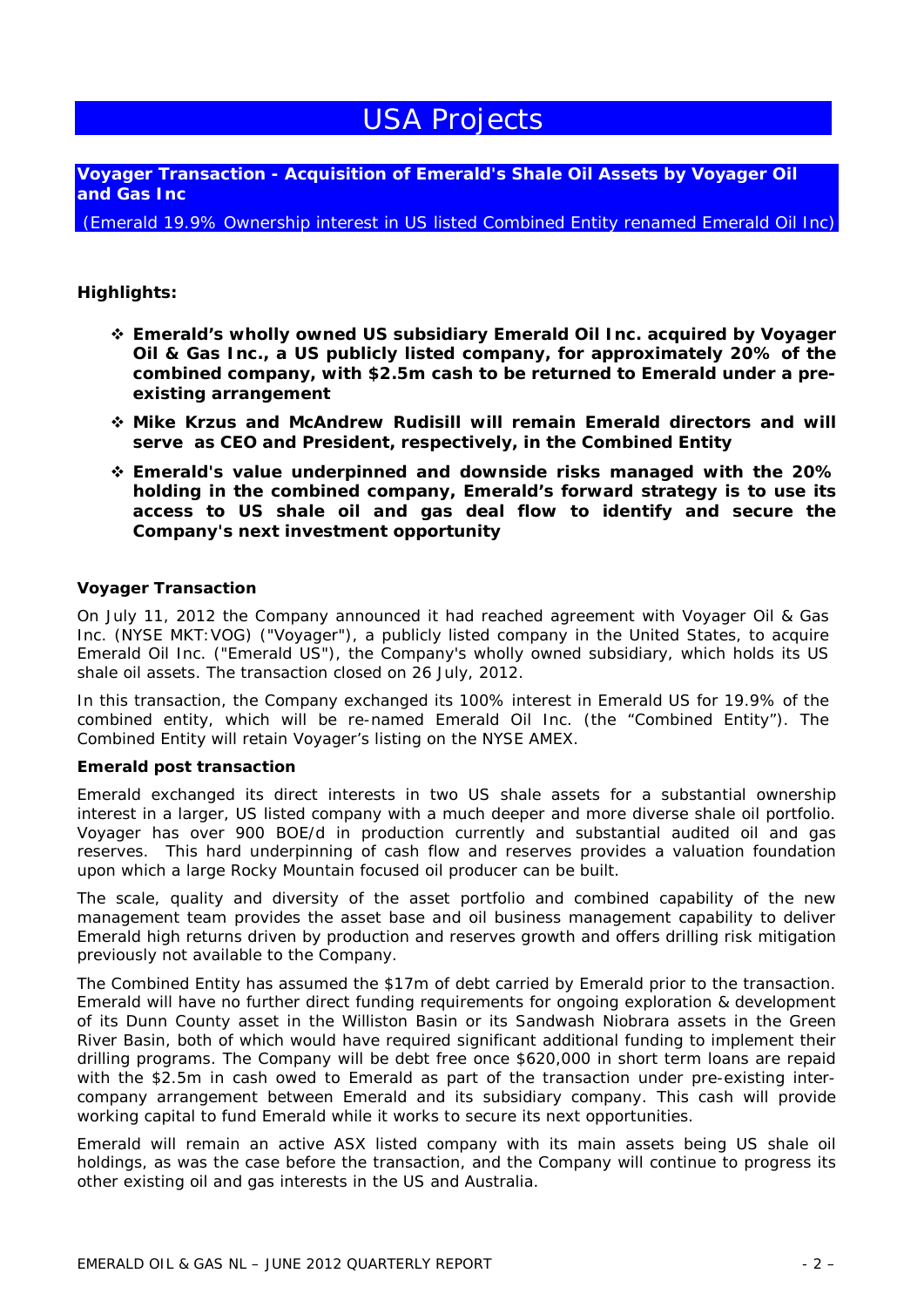The Company is now actively considering new opportunities, separate from its shareholding in the Combined Entity, to provide additional company growth potential.

Obvious opportunities exist to provide the Company with direct access to US oil and gas deal flow. Mike Krzus and McAndrew Rudisill will remain Emerald directors and are reviewing potential US oil and gas acreage, producing assets and oil drilling opportunities with optimal scale, type and risk profile for Emerald's next projects. In addition, Emerald directors will actively consider any other opportunities in Australia or elsewhere with the potential to add substantial value for Emerald shareholders.

The Company is in the process of restructuring its board, management and operating practices to adjust to the lower level of activity, now that it no longer needs to manage direct interests in its US shale assets, which were previously the Company's primary activity focus.

#### **Value Proposition of Emerald's Holding in the Combined Entity**

The Voyager transaction changes the risk profile of the Company significantly. The activity plans and consequent outcomes of the drilling and well completion activities in Dunn County and Sandwash Niobrara assets remain unchanged by the transaction and shareholders will still benefit through the Company's holding in the Combined Entity. Although Emerald shareholders are no longer exposed to the relatively more leveraged upside from successful outcomes associated with a direct interest, the potentially severe downside risk of negative well outcomes in the Sandwash Niobrara or Dunn County is now mitigated by the diversity and size of the combined US company's portfolio.

The Company's core value is now underpinned and significantly de-risked by the Combined Entity's broad asset portfolio including:

Williston Basin Bakken/Three Forks - 43,500 net acres with 6,900 net operated acres in the largest and most prolific proved shale oil play in the USA (see map below), with current net production of approximately 1000 boe/d and 3.5m barrels of proved oil reserves (as at 31 December 2011)

Sandwash Niobrara - 45,000 net acres, emerging shale oil play

Heath Shale - 33,500 net acres, emerging shale oil play

Tiger Ridge Gas Play - 74,700 net acres, conventional gas play

The Combined Entity is well positioned for growth with a clear plan to build production and reserves through drilling, in a way not previously possible and with lower cost of capital due to its larger size, ability to access bank debt secured by reserves and access to US capital markets.

Under US securities regulations, Emerald is prohibited from trading shares in the Combined Entity until shares are registered with the relevant US authorities. When the shares are registered in the future, Emerald will take decisions regarding its holding based on market circumstances at that time. No decisions have yet been taken on how to deliver maximum value to EMR shareholders from the Combined Entity shares.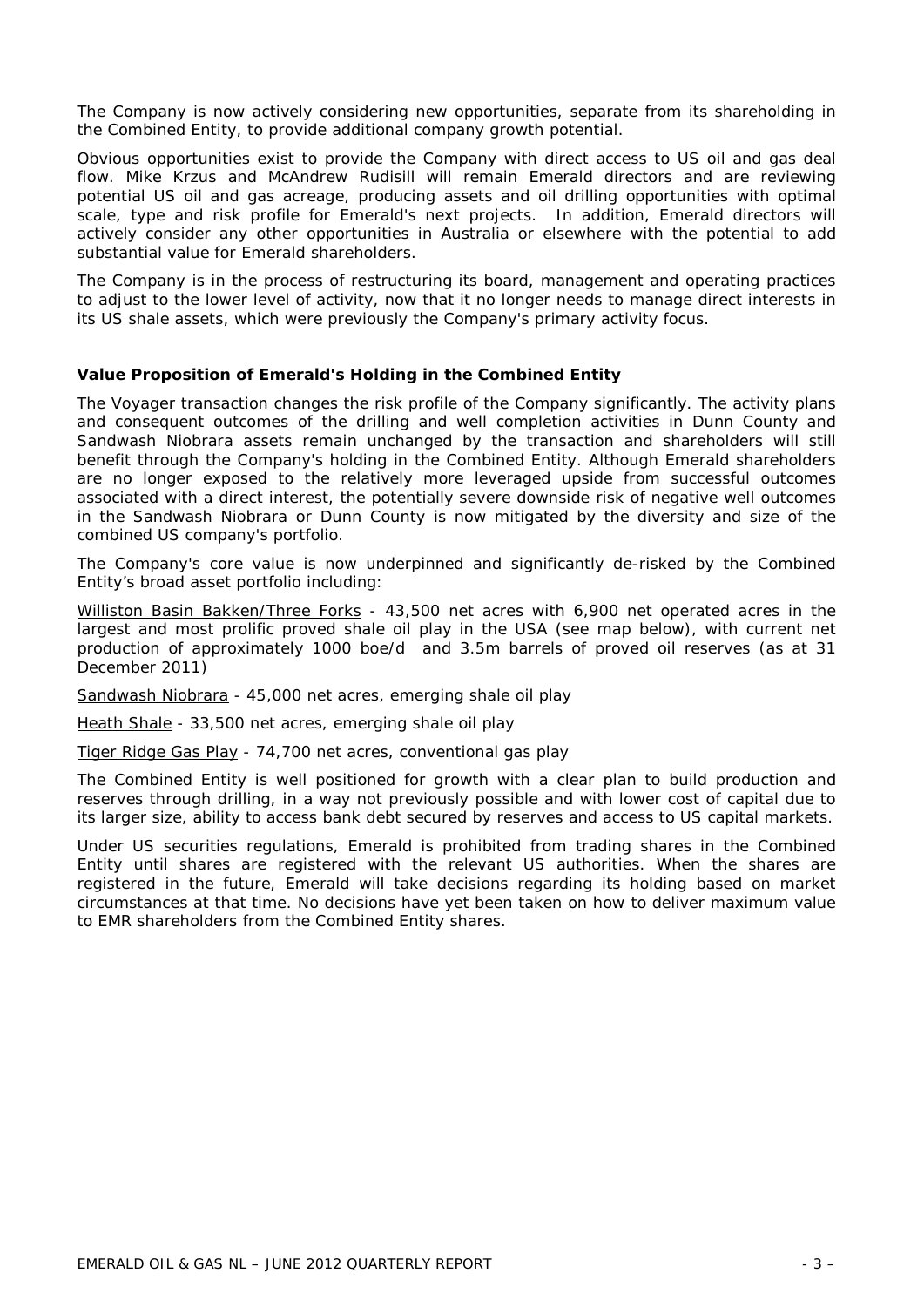

**Williston Basin Holdings of Combined Emerald/Voyager Entity**

The Combined Entity's main business objective is to transition the company from a non-operator to an active operating oil company focused on its extensive Williston basin holdings.

Voyager was a non-operating company prior to the transaction and Emerald was already well advanced with its plans to drill its first operated Williston Basin well in the Dunn County acreage acquired in February 2012. Combining Emerald's management team and operating capability with Voyager's large Williston Basin acreage holding and land dealing expertise will provide the scale and drilling portfolio depth (both operated and non-operated) to generate higher returns than either company could have expected on their own.

## **Expected Developments and Reporting**

Operated Williston Basin drilling activities will commence in Dunn County by the end of 2012, as previously announced by the company. These plans involve drilling a single well around the end of 2012, followed by a continuous single rig drilling program in 2013, based on a deep drilling portfolio currently being built through active trading of the large non-operated acreage inventory.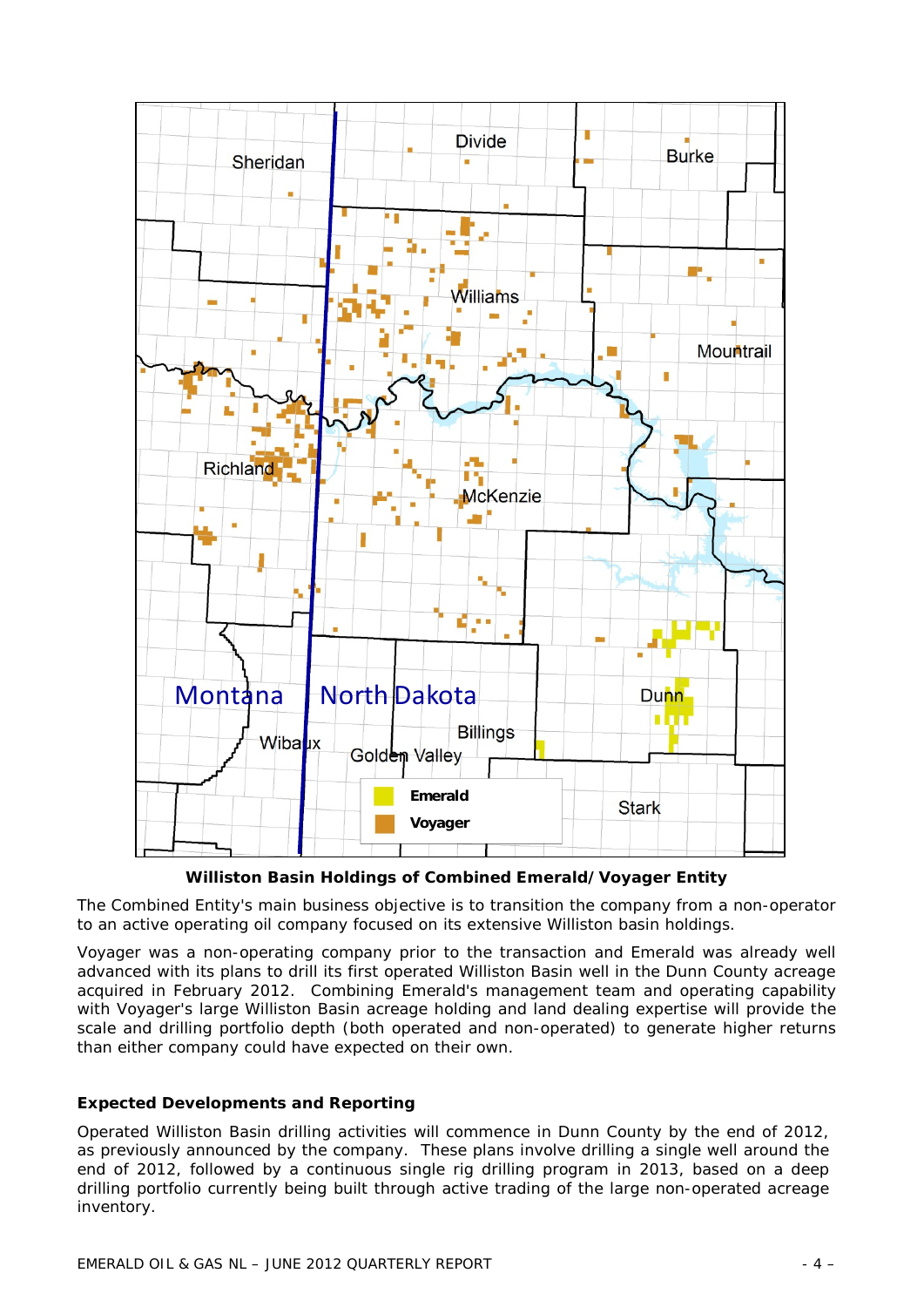The Sandwash Basin Niobrara well activity program is also unchanged, with initial frac operations on existing wells underway. An additional 5,360 acres net to Emerald were acquired during the reporting period under the Area of Mutual Interest provisions of the JV agreements with Entek Energy. The GRBJV now holds approximately 115,000 gross acres, or approximately 45,000 net Emerald acres. If the 2012 GRB Well activities are successful in proving the production potential on the play, this asset will form a substantial part of the Combined Entity's value going forward.

Emerald reporting on its indirectly held US shale assets will now be limited to public announcements made by the listed US company under US SEC regulations. US reporting requirements are significantly different in form and detail relative to ASX requirements. The Company will make every effort to diligently report significant information from the US company as this information becomes available.

**Appalachian Gas - Magoffin County, Kentucky** *(Emerald 75% Equity Interest in Kentucky Energy Partners LLC)*

## **Highlights:**

 **Discussions ongoing with several parties regarding sour gas processing/gathering infrastructure and potential gas sales arrangements.**

## **LOCATION**



Emerald's Appalachian gas operations are operated through Kentucky Energy Partners, a company 75% owned by Emerald. KEP currently holds 2,500 lease acres with 29 existing wells potentially capable of gas production, an 8 mile long gas gathering pipeline and gas conditioning/compression facilities.

Compression and small scale sour gas treatment to remove  $H<sub>2</sub>S$  from the gas stream in KEP wells with low levels of H2S currently allows gas production from KEP wells tied into the Beetree pipeline. Gas production is currently approximately 200 Mcfd through KEP's existing facilities. Over 2 MMcfd wellhead production potential has been identified to date from flow tests on KEP wells, but this will require a sour gas plant to bring it to market.

Discussions are ongoing with several parties to provide a sour gas processing and gas gathering infrastructure and to negotiate gas sales terms for KEP's sour gas production.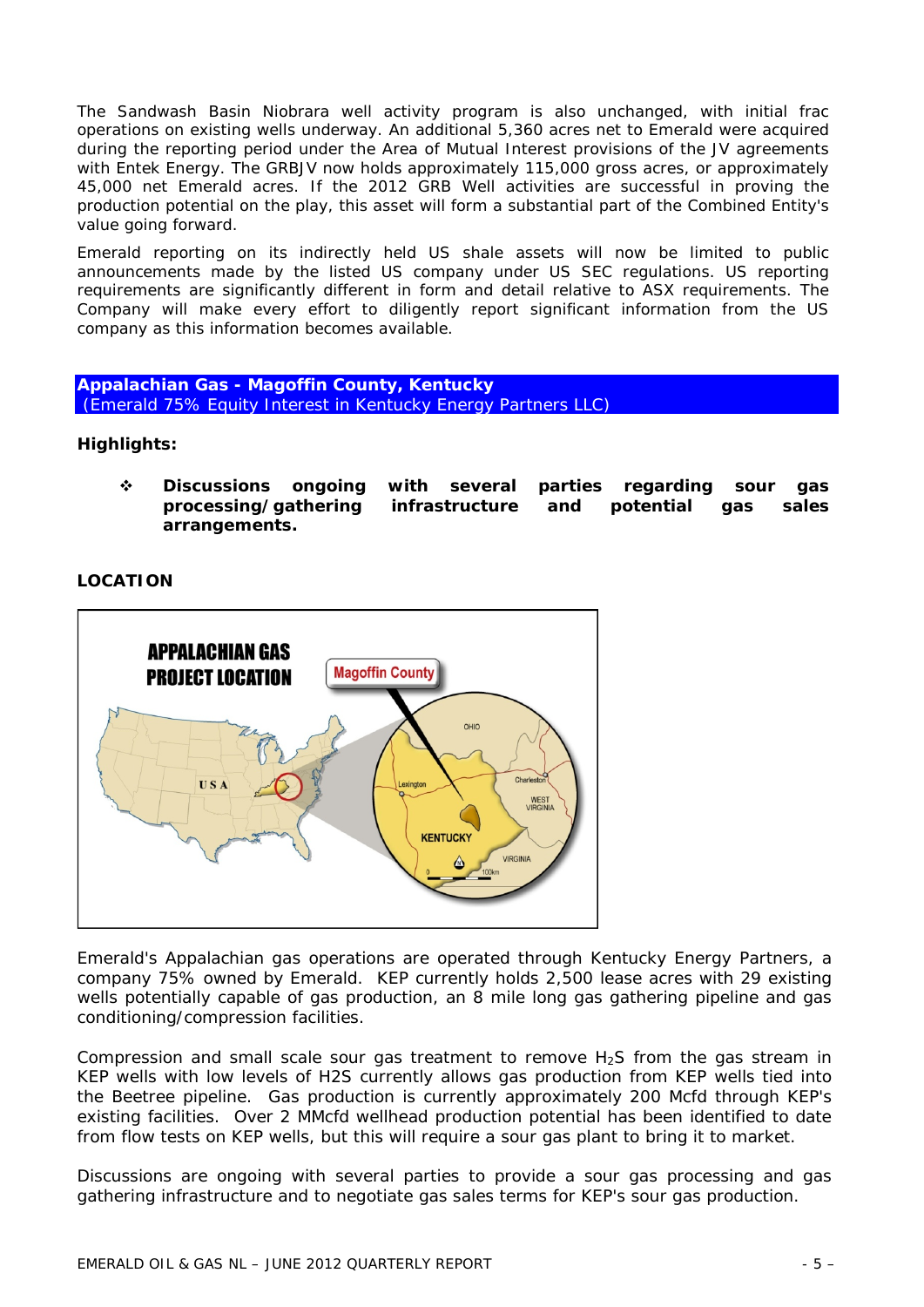# **Corporate**

At 30 June 2012 the Group had \$565,758 cash on hand.

John Hannaford resigned as Director effective 16 July, 2012.

The Company issued 44,849,635 shares to a private US company as consideration for increasing an existing \$15 million debt facility to \$20 million and extending the term from August 2012 to November 2012. This share issue falls within the Company's 15% capacity. The increased debt facility will be used to fund the Company's share of the 2012 GRB Sandwash Basin well program in Colorado and Wyoming, USA and non-operated participation interests in Bakken wells in North Dakota, USA.

The Company executed unsecured short term loans totaling \$620,000 to be used for general company funding. The loans will be repaid no later than 21 November 2012, at an interest rate of 20% per annum. Lenders can elect to convert their loan to EMR shares, with the number of shares determined by the loan amount divided by the 10 day volume weighted average price of EMR shares prior to the loan being made available to the Company. Any shares issued on the exercising of the conversion by lenders will fall under the Company's 15% discretionary equity issue limit. Additional loan funds on similar terms may be accepted and will be announced if that occurs. As previously announced on July 11, 2012, \$2.5m in cash will be returned to the Company as part of a pre-existing intercompany arrangement with the Company's wholly owned US subsidiary. The loans will be repaid from these returned funds. Advisor fees in the amount of 2.5% of the total loan value will be payable either in cash or in EMR shares, with the number of shares being 2.5% of the loan amount divided by the 5 day volume weighted average price of EMR shares in the 5 days prior to the loan being made available to the Company.

The Company made the following announcements during the quarter and up to the date of this quarterly report:

| Date       | <b>Headline</b>                                              |
|------------|--------------------------------------------------------------|
| 24/07/2012 | EMR Secondary trading notice pursuant to section 708(a)(5)   |
| 24/07/2012 | Additional Short Term Loan Executed                          |
| 23/07/2012 | <b>Short Term Loans Executed</b>                             |
| 18/07/2012 | Appendix 3B                                                  |
| 16/07/2012 | Resignation / Final Director's Interest Notice               |
| 12/07/2012 | Boardroom Radio Interview                                    |
| 11/07/2012 | EMR - Voyager US Press Release                               |
| 11/07/2012 | EMR - Voyager Oil & Gas - US Proforma Investor Presentation  |
| 11/07/2012 | EMR shale oil subsidiary to be acquired by Voyager Oil & Gas |
| 10/07/2012 | Request for Trading Halt                                     |
| 10/07/2012 | Trading Halt                                                 |
| 12/06/2012 | Debt refinance and activity update                           |
| 09/05/2012 | Results of Meeting                                           |
| 27/04/2012 | Quarterly Cashflow and Activities Report                     |
| 24/04/2012 | Drilling commenced on Williston Basin Bakken Oil Well        |
| 13/04/2012 | Change in substantial holding                                |
| 05/04/2012 | Notice of General Meeting/Proxy Form                         |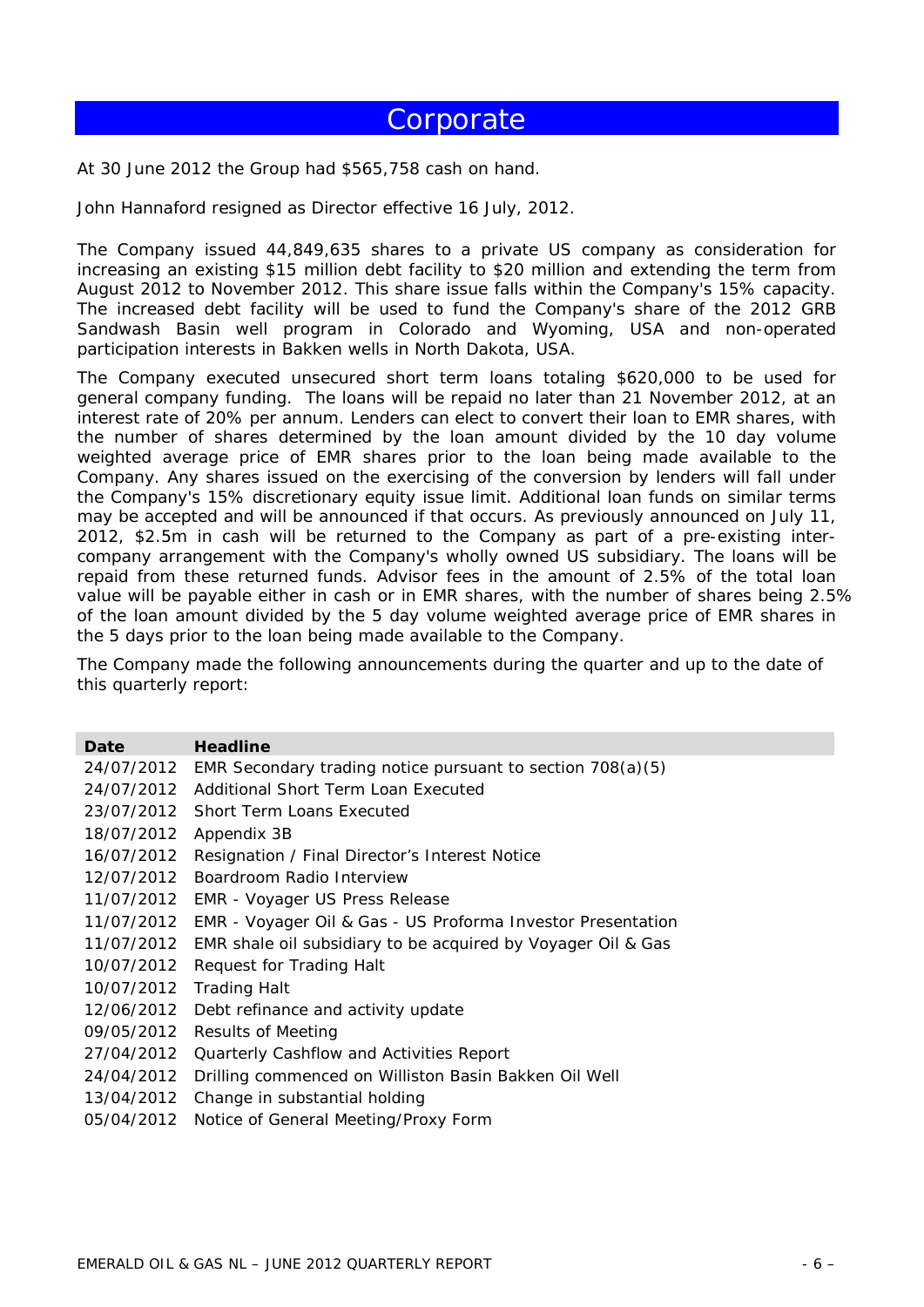For more information please contact:

## **MIKE KRZUS Managing Director**

Tel: +618 9482 0510 *[mkrzus@emeraldoilandgas.com](mailto:mkrzus@emeraldoilandgas.com)*

## **About Emerald Oil & Gas NL**

Emerald Oil & Gas NL (ASX: EMR, EMRO) was listed on the ASX in June 2006. Emerald Oil & Gas NL is a petroleum exploration and production company based in Perth, Australia. The Company's major asset consists of a 19.9% equity interest in Voyager Oil and Gas Inc (AMEX:VOG), an active Williston Basin operating company listed on the New York Stock Exchange. In addition, Emerald holds exploration and production interests in Kentucky, USA and Canning Basin, Western Australia.

*Statements regarding Emerald's plans with respect to its petroleum properties are forward-looking statements. There can be no assurance that Emerald's plans for development of its petroleum properties*  will proceed as currently expected. There can be no assurance that Emerald will be able to confirm the *presence of additional petroleum deposits, that any discovery will prove to be economic or that an oil or gas field will successfully be developed on any of Emerald's petroleum properties.*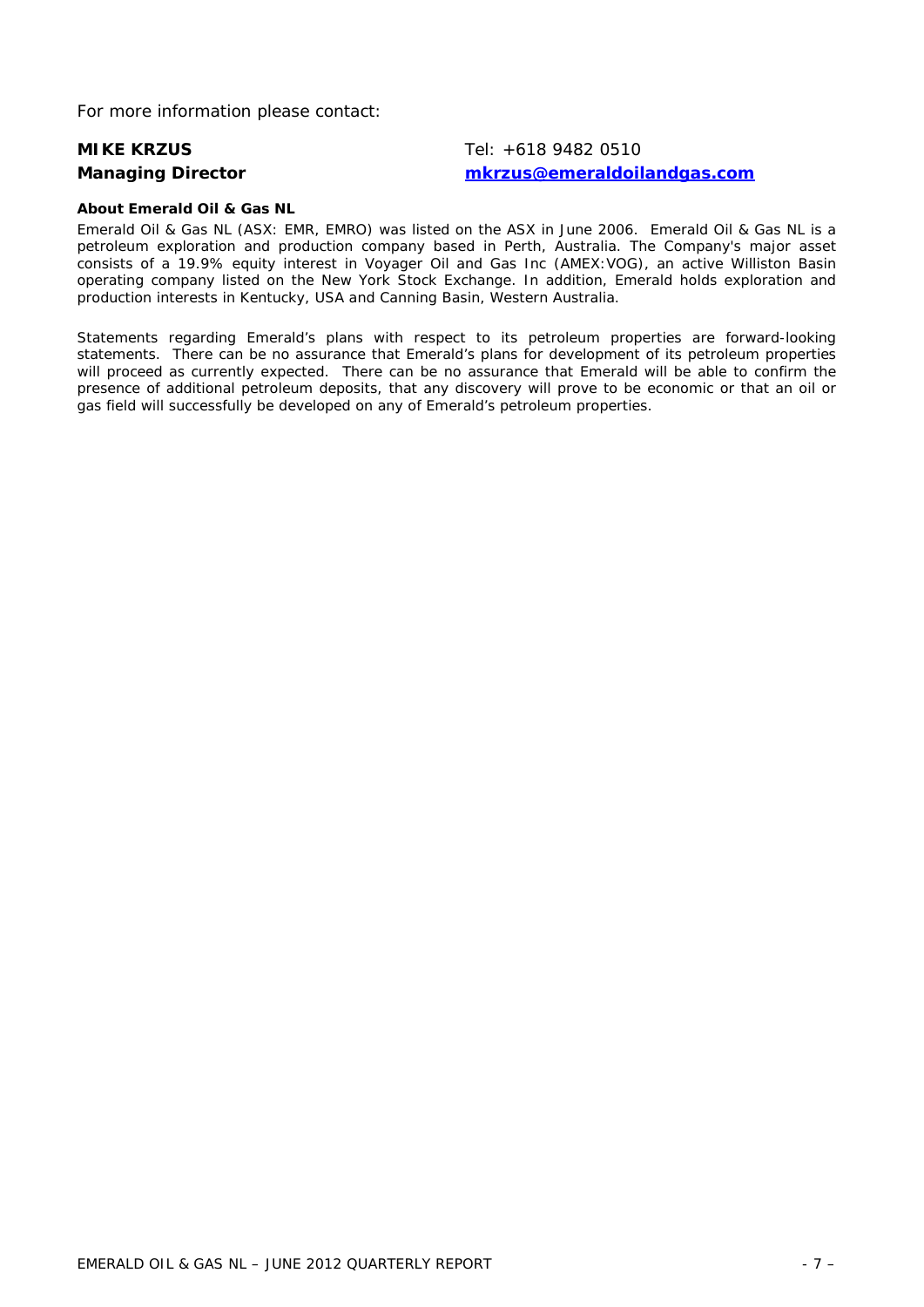# **Appendix 5B**

# **Mining exploration entity quarterly report**

Name of entity

Emerald Oil & Gas NL

ABN ABN Cuarter ended ("current quarter") 009 795 046 30 June 2012

## **Consolidated statement of cash flows**

|                                            |                                               | Current quarter | Year to date |  |
|--------------------------------------------|-----------------------------------------------|-----------------|--------------|--|
| Cash flows related to operating activities |                                               | \$A'000         | (12 months)  |  |
|                                            |                                               |                 | \$A'000      |  |
| 1.1                                        | Receipts from product sales and related       | 47              | 344          |  |
|                                            | debtors                                       |                 |              |  |
| 1.2                                        | Payments for:                                 |                 |              |  |
|                                            | (a) exploration and evaluation                | (831)           | (9, 319)     |  |
|                                            | (b) development                               | (62)            | (431)        |  |
|                                            | (c) production                                |                 | (1, 947)     |  |
| 1.3                                        | (d) administration<br>Dividends received      | (672)           | (1, 486)     |  |
| 1.4                                        | Interest and other items of a similar nature  |                 |              |  |
|                                            | received                                      | 5               | 94           |  |
| 1.5                                        | Interest and other costs of finance paid      |                 |              |  |
| 1.6                                        | Income taxes paid                             |                 |              |  |
| 1.7                                        | Other (provide details if material)           |                 |              |  |
|                                            | US legal expenses<br>$\overline{\phantom{a}}$ | (239)           | (690)        |  |
|                                            |                                               |                 |              |  |
|                                            | <b>Net Operating Cash Flows</b>               | (1, 752)        | (13, 435)    |  |
|                                            |                                               |                 |              |  |
|                                            | Cash<br>flows<br>investing<br>related<br>to   |                 |              |  |
|                                            | activities                                    |                 |              |  |
| 1.8                                        | Payment for purchases of:                     |                 |              |  |
|                                            | (a) prospects<br>(b) equity investments       | (68)            | (12, 825)    |  |
|                                            | (c) other fixed assets                        | (39)            | (58)         |  |
| 1.9                                        | Proceeds from sale of:                        |                 |              |  |
|                                            | (a) prospects                                 |                 |              |  |
|                                            | (b) equity investments                        |                 | 19           |  |
|                                            | (c) other fixed assets                        |                 |              |  |
| 1.10                                       | Loans to other entities                       |                 |              |  |
| 1.11                                       | Loans repaid by other entities                |                 |              |  |
| 1.12                                       | Other (provide details if material)           |                 | 374          |  |
|                                            | Settlement of NOXXE claim                     |                 |              |  |
|                                            |                                               |                 |              |  |
|                                            | Net investing cash flows                      | (107)           | (12, 490)    |  |
| 1.13                                       | Total operating and investing cash flows      |                 |              |  |
|                                            | (carried forward)                             | (1, 859)        | (25, 925)    |  |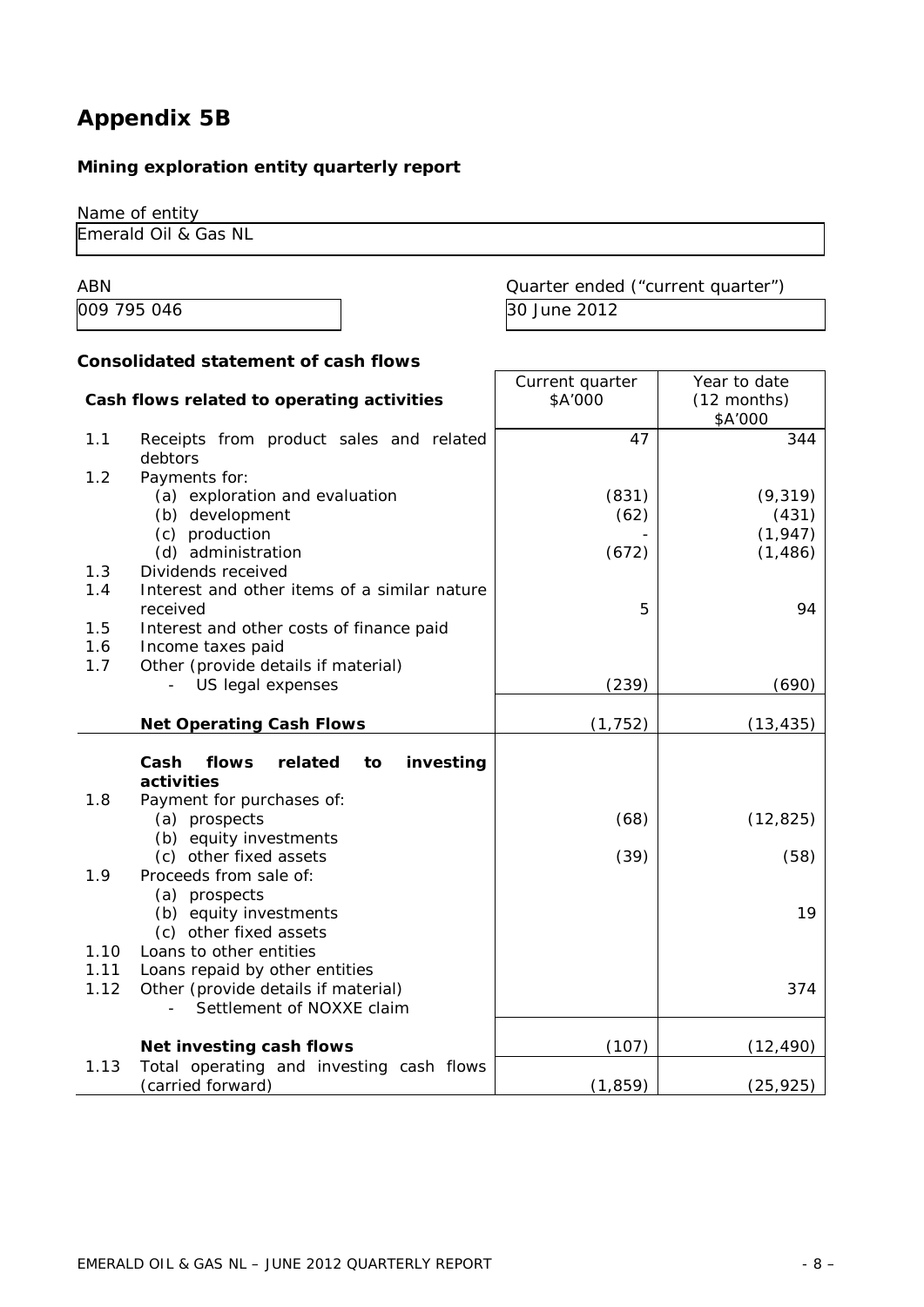| 1.13 | Total operating and investing cash flows<br>(brought forward) | (1, 859) | (25,925) |
|------|---------------------------------------------------------------|----------|----------|
|      | related<br>Cash<br>financing<br>flows<br>to<br>activities     |          |          |
| 1.14 | Proceeds from issues of shares, options,                      |          |          |
|      | etc.                                                          |          | 3,085    |
| 1.15 | Proceeds from sale of forfeited shares                        |          |          |
| 1.16 | Proceeds from borrowings                                      | 785      | 14,653   |
| 1.17 | Repayment of borrowings                                       |          |          |
| 1.18 | Dividends paid                                                |          |          |
| 1.19 | Other - Capital Raising Costs                                 |          |          |
| 1.20 | Other - Shareholder Ioans                                     | 368      | 368      |
|      | Net financing cash flows                                      | 1,153    | 18,106   |
|      |                                                               |          |          |
|      | Net increase (decrease) in cash held                          | (706)    | (7, 819) |
| 1.20 | Cash at beginning of quarter/year to date                     | 1,275    | 8,385    |
| 1.21 | Exchange rate adjustments to item 1.20                        | (3)      |          |
| 1.22 | Cash at end of quarter                                        | 566      | 566      |

**Payments to directors of the entity and associates of the directors Payments to related entities of the entity and associates of the related entities**

|      |                                                                       | Current quarter<br>\$A'000 |
|------|-----------------------------------------------------------------------|----------------------------|
| 1.23 | Aggregate amount of payments to the parties included in<br>item $1.2$ | 255                        |
| 1.24 | Aggregate amount of loans to the parties included in item<br>1.10     | Nil                        |

#### 1.25 Explanation necessary for an understanding of the transactions The amount above includes payments to directors and to companies associated with John Hannaford, Jeremy Shervington, Nathan Featherby and McAndrew Rudisill for

Payments to Ventnor Capital, a company associated with John Hannaford relate to the provision of consulting fees, company secretarial services, accounting and bookkeeping, and the provision serviced offices on commercial terms.

Payments to Jeremy Shervington Legal Practice relate to the provision of legal services on commercial terms.

## **Non-cash financing and investing activities**

- 2.1 Details of financing and investing transactions which have had a material effect on consolidated assets and liabilities but did not involve cash flows
- 2.2 Details of outlays made by other entities to establish or increase their share in projects in which the reporting entity has an interest

N/A

this quarter.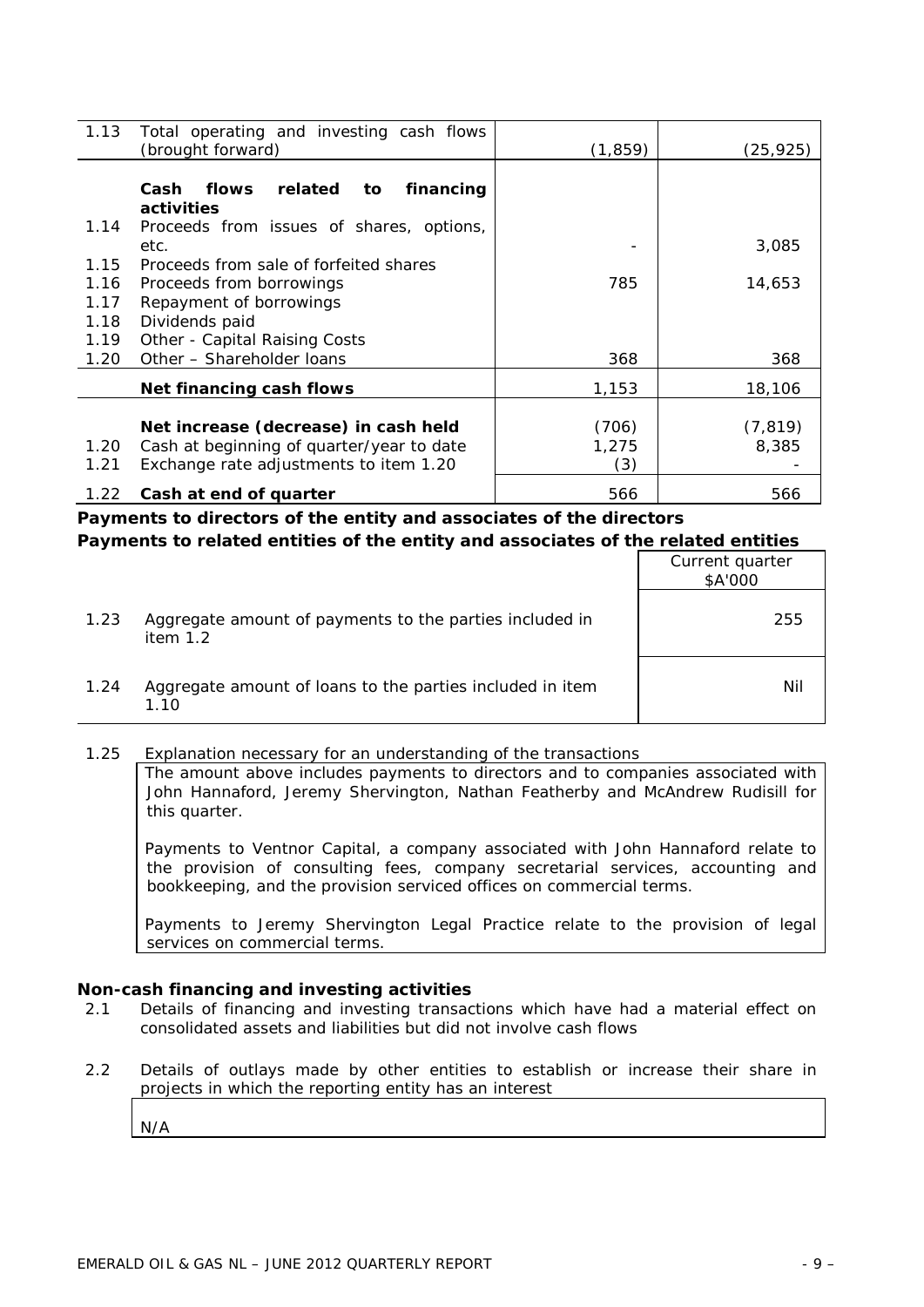## **Financing facilities available**

*Add notes as necessary for an understanding of the position.*

|     |                             | Amount available<br>\$A'000 | Amount used<br>\$A'000 |
|-----|-----------------------------|-----------------------------|------------------------|
| 3.1 | Loan facilities             | 19,625                      | 15,504                 |
| 3.2 | Credit standby arrangements |                             | -                      |

## **Estimated cash outflows for next quarter**

|     |                                            | \$A'000 |  |  |  |
|-----|--------------------------------------------|---------|--|--|--|
| 4.1 | Exploration and evaluation                 | 10      |  |  |  |
| 4.2 | Development                                |         |  |  |  |
| 4.3 | Production                                 | 15      |  |  |  |
| 4.4 | Administration & Company dealing costs     | 1,075   |  |  |  |
| 4.5 | Emerald Oil Inc (prior to Voyager Dealing) | 500     |  |  |  |
|     |                                            | 1,600   |  |  |  |
|     | Total                                      |         |  |  |  |

Note: \$2.5m in cash will be received as part of the Voyager transaction, from a pre-existing arrangement between the Company and its wholly owned US subsidiary. This will be used to repay \$620,000 in short term loans. Administration & Company dealing costs include approximately \$800,000 in transaction fees payable to Johnson Rice Co.

## **Reconciliation of cash**

| Reconciliation of cash at the end of the quarter (as<br>shown in the consolidated statement of cash flows)<br>to the related items in the accounts is as follows. |                                           | Current quarter<br>\$A'000 | Previous quarter<br>\$A'000 |
|-------------------------------------------------------------------------------------------------------------------------------------------------------------------|-------------------------------------------|----------------------------|-----------------------------|
| 5.1                                                                                                                                                               | Cash on hand and at bank                  | 566                        | 1,275                       |
| 5.2                                                                                                                                                               | Deposits at call                          |                            |                             |
| 5.3                                                                                                                                                               | Bank overdraft                            |                            |                             |
| 5.4                                                                                                                                                               | Other (provide details)                   |                            |                             |
|                                                                                                                                                                   | Total: cash at end of quarter (item 1.22) | 566                        | 1,275                       |

## **Changes in interests in mining tenements**

|     |                                                                     | Tenement<br>reference | Nature of<br>interest<br>(note (2)) | Interest at<br>beginning of<br>quarter | Interest at<br>end of<br>quarter |
|-----|---------------------------------------------------------------------|-----------------------|-------------------------------------|----------------------------------------|----------------------------------|
| 6.1 | Interests in mining<br>tenements relinquished,<br>reduced or lapsed |                       |                                     |                                        |                                  |
| 6.2 | Interests in mining<br>tenements acquired or<br>increased           |                       |                                     |                                        |                                  |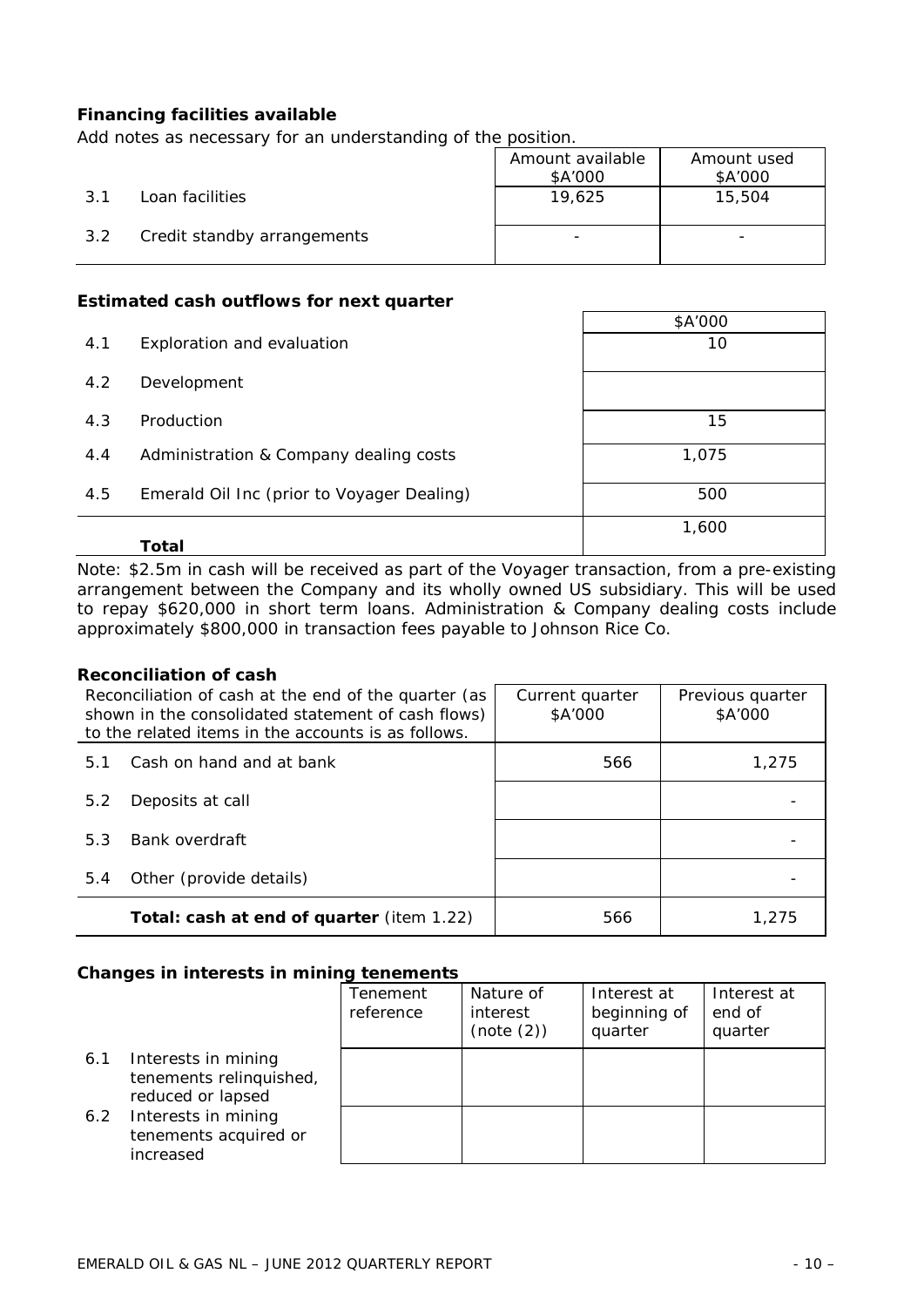## **Issued and quoted securities at end of current quarter**

*Description includes rate of interest and any redemption or conversion rights together with prices and dates.*

|              |                                                                                                                                         | Total number                                         | Number<br>quoted         | Issue price<br>per security<br>(cents)                 | Amount paid<br>up per<br>security<br>(cents)                |
|--------------|-----------------------------------------------------------------------------------------------------------------------------------------|------------------------------------------------------|--------------------------|--------------------------------------------------------|-------------------------------------------------------------|
| 7.1          | Preference +securities<br>(description)                                                                                                 |                                                      |                          |                                                        |                                                             |
| 7.2          | Changes during quarter<br>(a) Increases through<br>issues<br>(b) Decreases through<br>returns of capital, buy-<br>backs, redemptions    |                                                      |                          |                                                        |                                                             |
| 7.3          | +Ordinary securities                                                                                                                    | 898,790,281                                          | 898,790,281              |                                                        |                                                             |
| 7.4          | Changes during quarter<br>(a) Increases through<br>issues                                                                               |                                                      |                          |                                                        |                                                             |
|              | (b) Increases through<br>conversion of options<br>(c) Release from escrow<br>(d) Decreases through<br>returns of capital, buy-<br>backs |                                                      |                          |                                                        |                                                             |
| 7.5          | +Convertible debt<br>securities (description)                                                                                           |                                                      |                          |                                                        |                                                             |
| 7.6          | Changes during quarter<br>(a) Increases through<br>issues<br>(b) Decreases through<br>securities matured,<br>converted                  |                                                      |                          |                                                        |                                                             |
| 7.7          | <b>Options</b> (description and<br>conversion factor)                                                                                   | 5,000,000<br>78,744,568<br>117,600,000<br>50,000,000 | 78,744,568               | Exercise price<br>\$0.10<br>\$0.05<br>\$0.05<br>\$0.05 | Expiry date<br>31/03/14<br>31/08/12<br>30/04/14<br>28/06/14 |
| 7.8          | Issued during quarter                                                                                                                   |                                                      |                          |                                                        |                                                             |
| 7.9          | Exercised during quarter                                                                                                                |                                                      |                          |                                                        |                                                             |
| 7.10<br>7.11 | Expired during quarter<br><b>Debentures</b>                                                                                             | 11,661,115                                           | $\overline{\phantom{0}}$ | \$0.10                                                 | 30/06/12                                                    |
|              | (totals only)                                                                                                                           |                                                      |                          |                                                        |                                                             |
| 7.12         | <b>Unsecured notes (totals</b><br>only)                                                                                                 | $\overline{\phantom{0}}$                             |                          |                                                        |                                                             |